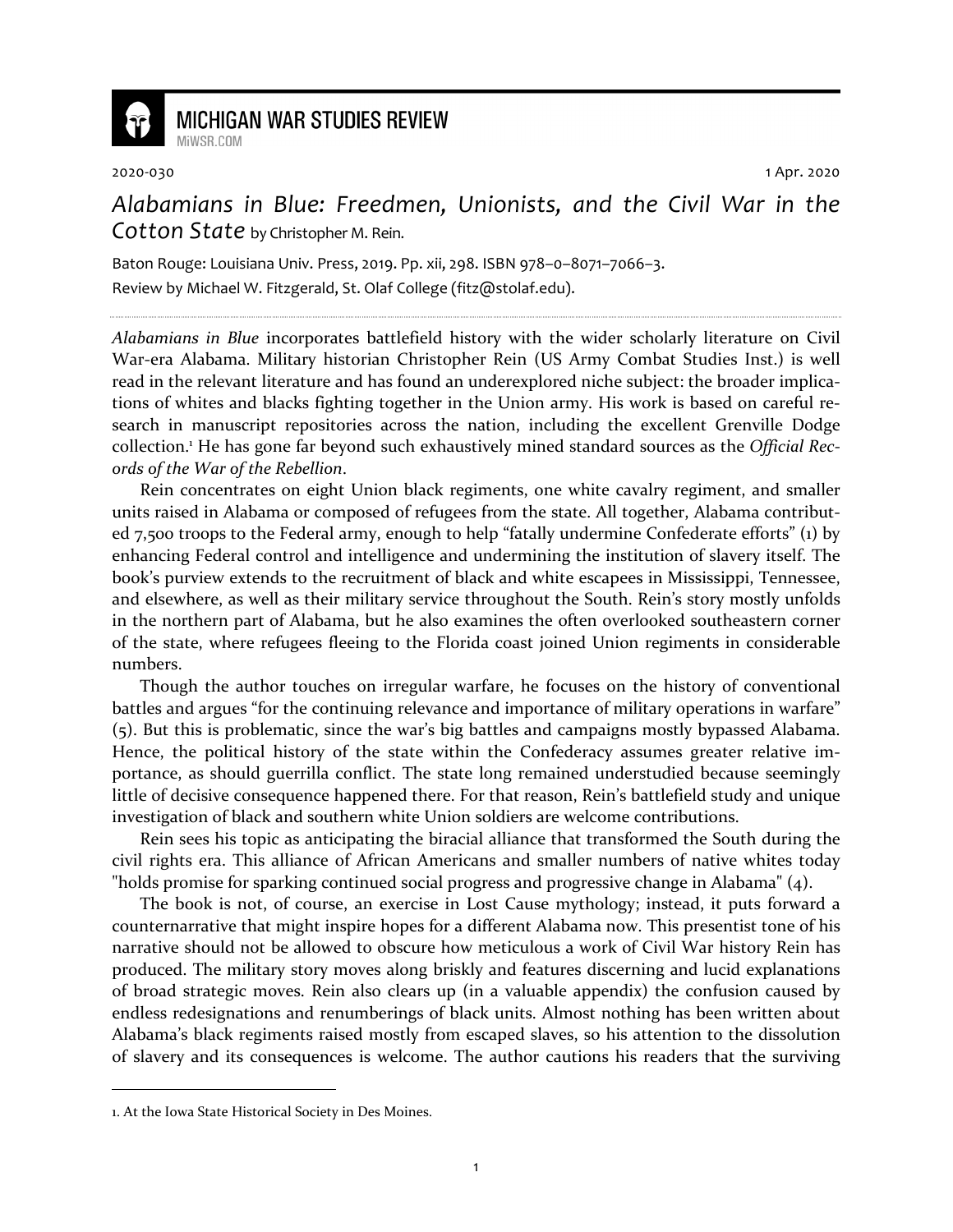source material "unfortunately skews coverage toward the white troops" (4), even though much larger numbers of black Alabamians served the Union.

Rein does not altogether elide the occasional racial tensions between blacks and whites in the army, but overall he portrays them as consciously engaged in a common enterprise. He points out that a straw poll showed that 94 percent of the white First Alabama Cavalry backed Lincoln's reelection, which indicates an openness to emancipation at least (175). Rein could have done more to buttress this insight. The evidence shows that the white Alabama Union troops were mostly refugees from overwhelmingly white enclaves in the poorest mountain areas of northern Alabama, where there was strong opposition to immediate secession. Draft evasion was common and the process of escape further impoverished future volunteers. The animosity toward the Confederacy of these alienated and antagonized refugees undercut established racial views in favor of a complete transformation of southern society. After the war, many white Union veterans endorsed confiscation proposals and kept voting Union and then Republican well into the Reconstruction era.

The author relies heavily on Margaret Storey's excellent study<sup>2</sup> of the cooperative interaction between the Tennessee Valley's dissident Unionist masters and their enslaved people. But most of the Alabamian troops he describes were unlike the Alabamians Storey has studied, that is, planter dissenters resentful of the secessionist destruction of slavery. Given the pattern of enlistment from beyond the mountains, the First Alabama's record is more a straightforward tale of lowerclass and mountain-region resentments intensified by secession and war. Their grievances outweighed their previous proslavery views and indeed made them antislavery. That story of the broad issue of conflicting racial attitudes should have been front and center, and not scattered as the episodes of racial conflict and coexistence that appear throughout the text. This would have better fit the book's insightful discussions of future Reconstruction political figures who fought over civil rights, like the quarreling future Republican Governor William H. Smith and US Senator George Spencer

Rein makes some unorthodox narrative choices. His book starts a long way back (ca. 10,000 BC!) with human migrations across the Bering Strait. Describing the geography of Alabama makes sense, because it pertains to what occurred during the war. The same cannot be said for the inclusion of a ten-page discussion of the Mound-Builder cultures, Hernando de Soto, and New France before getting to the start of the nineteenth-century flood of white settlement (15–25). Rein's account of the territorial controversy does not explain its bearing on the themes he will develop later.

This is a problem, because political alignments more germane to Rein's story get short shrift. Although the author is well aware of the longstanding north Alabama Jacksonian Democratic preferences, since future Unionist strongholds shared them, his control of the subject is imperfect (35). For example, he contends that, in 1860, "there … [was a] strong correlation between a lack of support for Breckinridge … and the large number of counties that eventually sent large numbers of white soldiers into the Union army" (38). This unattested claim is mistaken.<sup>3</sup> The southern Democratic candidate John Breckinridge swept the very mountain regions of north central Alabama that provided the bulk of white Union soldiers. Slow to realize secession was just weeks away, these men stuck with their traditional partisan Democrat alignment. The broader point is

<sup>2.</sup> *Loyalty and Loss: Alabama's Unionists in the Civil War and Reconstruction* (Baton Rouge: LSU Pr, 2004).

<sup>3.</sup> See the map at *Wikipedia*, s.v. "1860 United States presidential election."